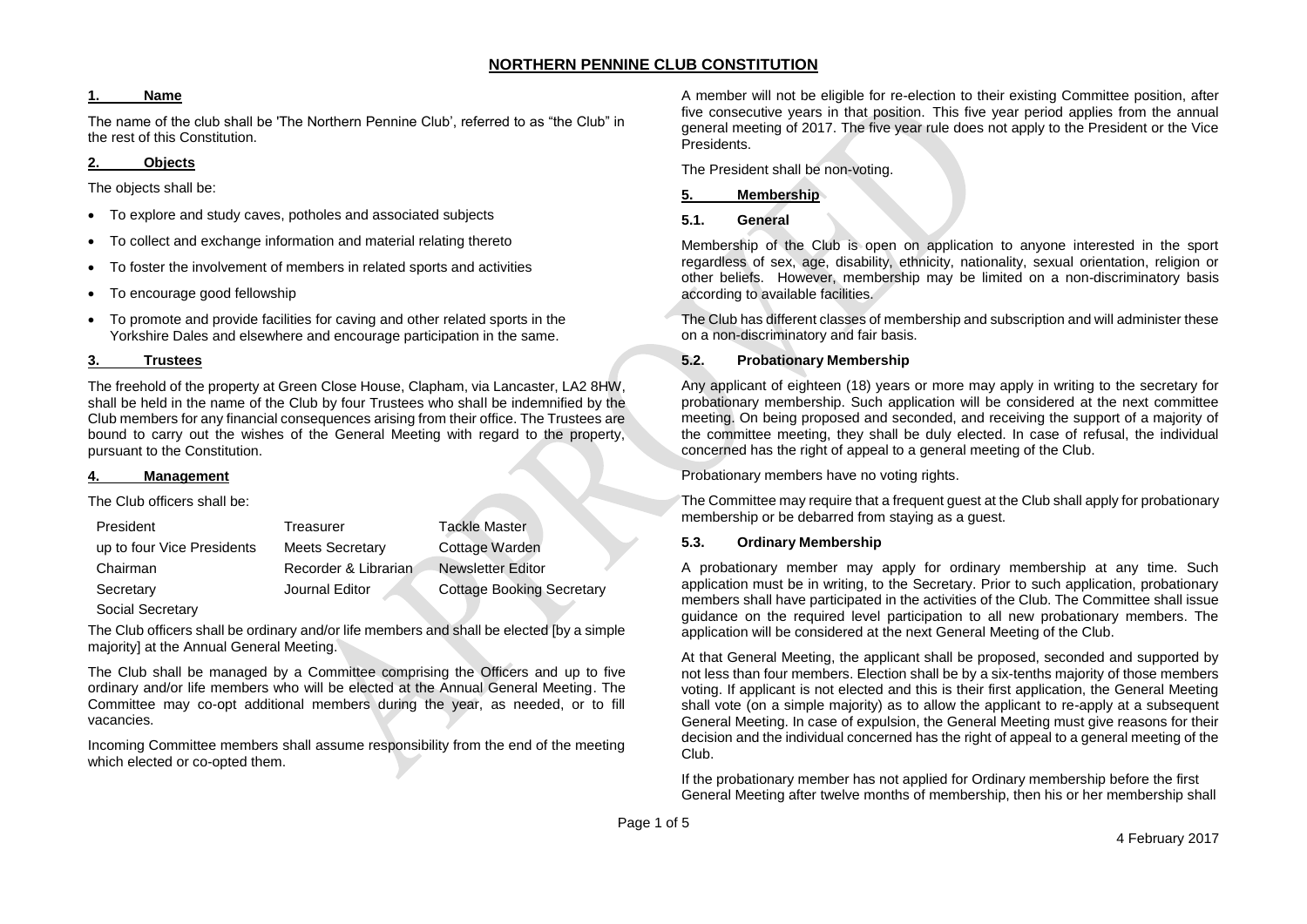lapse. n exceptional circumstances, the meeting may vote to allow such a member to apply at the next General Meeting.

## **5.4 Life Membership**

Any person who has been an Ordinary Member of the Club for at least twenty-five years may apply to the Secretary, in writing, for life membership. The application shall be considered at the next General Meeting after it is received. Election will be by simple majority vote of the General Meeting. Life members have the same voting rights as Ordinary Members.

# **5.5. Honorary Membership**

The Committee may recommend the appointment of honorary members to a General Meeting, subject to the acceptance of the recommendee. Election will be by simple majority vote at a General Meeting. Honorary members have no voting rights.

## **5.6. Overseas Membership**

Any ordinary member who is permanently resident outside the United Kingdom for a period of nine months or more may apply to the Secretary, in writing, for overseas membership. The application shall be considered at the next Committee and approved on receiving the support of a simple majority. Overseas members have no voting rights, are not entitled to receive Club publications and pay a reduced subscription. Overseas membership does not count towards the qualifying period for Life membership.

Overseas members may pay a reasonable fee (to include postage) decided by the Committee to receive those Club publications as are set out in section 7.4.

If an overseas member makes use of Club facilities or attends a Club activity during the year, they shall be required to pay the Ordinary membership subscription for that year in full and if the Club activity is caving, to pay the appropriate insurance levy (The Committee may waive this requirement if it so wishes).

Overseas members may regain ordinary membership at any time by applying to the Secretary in writing.

If in the Committee's opinion, they have become permanently resident within the United Kingdom once more and have not applied to the Secretary to regain ordinary membership, it may transfer them from overseas membership to ordinary membership.

## **5.7 Junior Membership**

Junior Membership is open to young persons under the age of eighteen who have at least one parent, guardian or close relative prepared to act in loco parentis, who is an Ordinary or Life Member of the Club. Applications for Junior membership must be submitted to the Committee. Election shall be by a simple majority of the Committee. Junior members may only attend Club Meets and stay at Green Close when accompanied by their parent, guardian or a nominated individual acting in loco parentis. Junior Members shall have similar restricted rights and privileges as Probationary Members and shall pay an appropriate subscription. On their eighteenth birthday, Junior Members will become probationary members and entitled to apply for ordinary membership at the next General Meeting of the Club following the process set out in section 5.3.

# **5.8. Temporary membership**

Any person may become a temporary member of the Club on payment of the appropriate fee and the approval of an officer of the Club. The duration of temporary membership shall be four visits or other duration set by a General Meeting. . Before the fifth visit the temporary member must have become a probationary or junior member of the club. The Committee shall set the temporary membership fee. Temporary members have no voting rights. Temporary membership may not be renewed.

Temporary members under aged eighteen may only attend Club Meets and stay at Green Close when accompanied by their parent, guardian or a nominated individual acting in loco parentis

# **5.9. Re-election of resigned members**

A resigned member may apply to re-join the Club at any time by payment of all subscriptions for the intervening period (including any arrears outstanding at the time of resignation). Such membership shall be subject to the approval of the next general meeting as "extraordinary business", by the same procedure as for ordinary membership in section 5.3. The Committee may reduce the required payment.

# **6. Termination of Membership**

# **6.1. Resignation**

Any member may resign by giving written notice to the secretary at any time. Such resignation shall become effective on the receipt of such notice. No refund of subscriptions shall be made.

## **6.2. Lapse of membership through non-payment of subscriptions**

If any member shall be more than four months in arrears with subscriptions, he shall no longer be entitled to the privileges of membership. If the Secretary or Treasurer shall give him or her written notice of the arrears, but he or she shall continue in default for two months, continued membership shall be subject to the decision of a General Meeting. If such a meeting should decide to terminate membership, the member shall be deemed to have resigned. In the absence of such a decision, full payment of the sum in arrears will restore membership status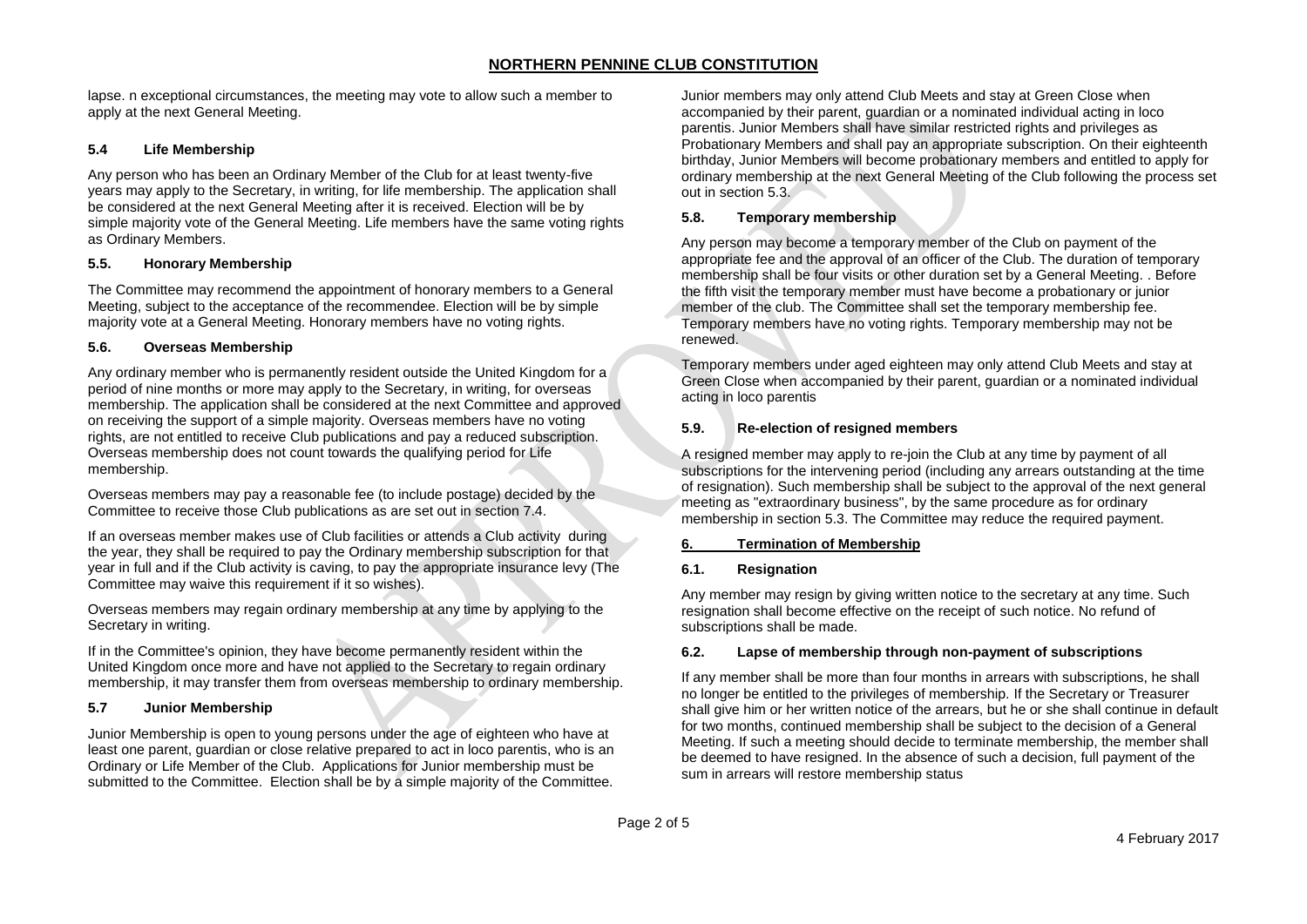# **6.3. Suspension of membership**

The Committee shall have the power to suspend the membership of any member for good cause such as conduct or character likely to bring the Club or sport into disrepute, or behaviour that disrupts the operation of the Club, and to recommend their expulsion to the next General Meeting. If the matter is considered urgent, an Extraordinary General Meeting may be called for the purpose. The member shall have the right of appeal against a suspension or recommended expulsion to a General Meeting.

#### **6.4. Expulsion by General Meeting**

The fact that an expulsion is on the agenda must be specified in the notice for the meeting. Three-quarters of the votes cast at the General Meeting shall be required to expel the member. Expulsion will be for life.

#### **7. Finance**

#### **7.1 Membership Subscriptions**

The subscription for all classes of membership shall be decided by a General Meeting. Annual subscriptions are payable on the first day of January each year. The Club will keep subscriptions at levels that will not pose a significant obstacle to participation.

#### **7.2 Club Accounts**

The Club accounts shall be audited annually by two (2) members, not being members of the Committee, who shall be appointed for this purpose at the Annual General Meeting. The Club accounts shall be presented at the Annual General Meeting.

All accounts holding the Club's funds shall have at least three signatories, one of whom will be the Club's Treasurer and the others shall be appointed by the Committee. Authorisation of any transaction shall require a minimum of two signatories except where the Committee may by specific resolution exempt an account from this, in which case the resolution must specify the name of the account, the signatory and any safeguards the Committee chooses to impose.

#### **7.3 Fees**

The fees to be charged for the use of the Clubhouse and Club equipment shall be decided by the Committee. The Club will keep fees at levels that will not pose a significant obstacle to participation.

#### **7.4 Publications**

Subscriptions shall include payment for such current Club publications as are first published during the year.

## **7.5 Use of Club's Property and Funds**

The property and funds of the Club cannot be used for the direct or indirect private benefit of members other than as reasonably allowed by the Constitution and all surplus income or profits are reinvested in the Club.

The Club may provide sporting and related social facilities, equipment, coaching, courses, insurance cover and other similar benefits The Club may also in connection with the caving and related sports purposes of the Club:

- Sell and supply food, drink and related sports clothing and equipment:
- Employ members and remunerate them for providing goods and services, on fair terms set by the Committee without the person concerned being present;
- Pay for reasonable hospitality for guests;
- Indemnify the Trustees, Committee and members acting properly in the course of the running of the Club against any liability incurred in the proper running of the Club (but only to the extent of its assets).

# **8. Governance**

#### **8.1 Laws**

The Committee will have due regard to the law; in particular concerning disability discrimination and child protection.

#### **8.2 Policies**

The Club shall have policies regarding the safety and well-being of its members and guests, particularly children. The Committee has responsibility to produce and review (at regular intervals) such policies and publicise these to members.

#### **8.3 Duties and obligations of members**

Members have a duty to be fully aware of the details of any policy issued by the Committee under section 8.2 and to comply with any such policy in all respects. Failure to comply with Club policies shall be deemed as conduct likely to bring the Club into disrepute and may result in suspension or expulsion as detailed in sections 6.3 and 6.4.

#### **9. Meetings**

## **9.1. General Meetings**

Not less than three weeks' notice, in writing, of the date, time, venue and extraordinary business of a General Meeting shall be given to all members of the Club who are entitled, or who may, during the meeting, become entitled to vote at such a meeting. Notice must be given either (a) in writing to their postal address most recently notified to the Secretary or (b) if the member has so elected, by other equally or more reliable means as are available (e.g. personal delivery to the member or electronic mail to their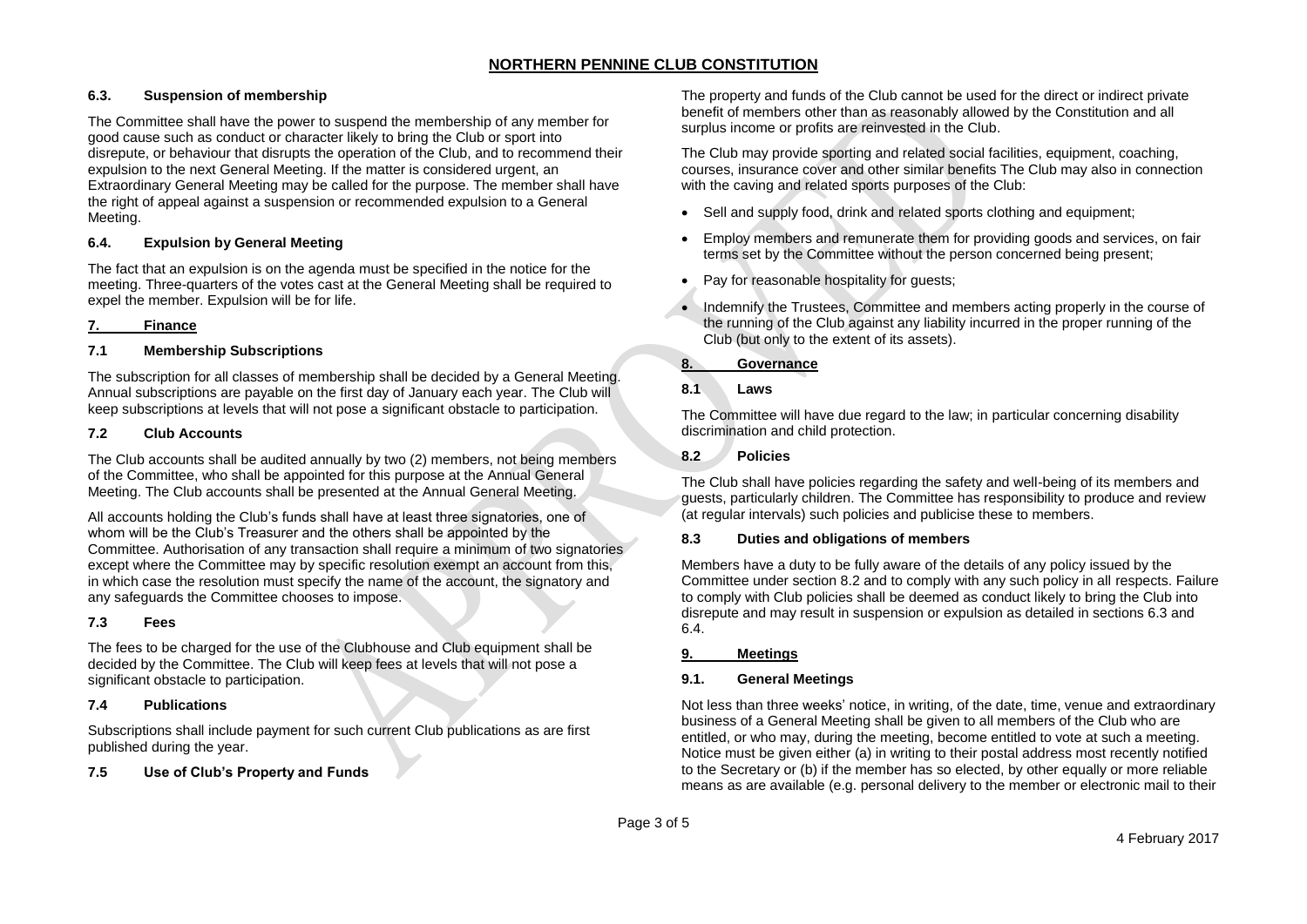email address most recently notified to the Secretary). Such meetings shall only be arranged at a time and place at which a majority of members would be expected to be able to attend.

A quorum at a General Meeting shall be twenty members entitled to vote, or twenty percent of the current membership entitled to vote, whichever is the least. Entitlement to vote through election to ordinary membership shall be effective immediately.

#### **9.1.1. Annual General Meeting**

A General Meeting shall be held not less than once a year. The ordinary business of this meeting shall be:

- Presentation of accounts and retiring officers' reports
- Election of probationary members to ordinary membership
- Election of the officers of the Club and members of the Committee
- Election of auditors
- Election of Life and /or Honorary members
- Setting membership subscriptions and insurance levies

Any other business shall be "extraordinary business" and shall be notified in writing in the Notice described in section 9.1

## **9.1.2. Extraordinary General Meeting**

An Extraordinary General Meeting may be called by the Committee or by any ten members entitled to vote at such a meeting. If the Secretary receives Notice in writing of such a call, giving details of the business to be discussed, he must fix a date for the Extraordinary General Meeting at least four weeks ahead and must give Notice to all voting members as described in section 8.1.

#### **9.2. Committee Meeting**

The Committee shall meet at intervals of not greater than two months and at such shorter intervals as shall be necessary for the transaction of business.

The quorum for such a meeting shall be the total number of committee members (officers and others, as defined in Clause 4) divided by three and, if required, rounded up to the nearest whole number.

#### **10. Insurance**

# **10.1 Public Liability Insurance**

The Club shall insure itself and its members for public liability under the British Caving Association scheme or equivalent.

#### **10.2 Insurance Levy**

All probationary, ordinary, life, overseas and junior members shall be required to pay an insurance levy additional to their subscriptions to cover the costs of providing public liability insurance. Non-payment of this levy shall be treated in an identical manner to non-payment of annual subscriptions as described in clause 6.2. This levy shall be payable on the first day of January each year. This levy shall be solely to cover the costs of providing public liability insurance. This levy shall be set at a General Meeting.

a) Members providing a written declaration stating that they will not participate on any caving activities of the Club shall be entitled to a discount to the insurance levy. This discount shall be set at a General Meeting.

b) Members providing proof in writing of equivalent insurance via another club or body that conforms to the Club's current insurance scheme shall be entitled to an exemption from paying the insurance levy.

## **10.4 Breach of Conditions for Exemption and Discounts from Insurance levy**

Any member who either a) receives a discount to or b) exemption from the insurance levy under clause 9.2 and subsequently breaches the conditions for those discounts/exemptions shall be deemed to have resigned from the time of the breach.

#### **10.5 PL Insurance for honorary members**

The Club shall fund all public liability insurances costs for honorary members participating in the non-caving activities of the Club. The Committee may require honorary members wishing to participate in caving activities of the Club to pay all or part of the insurance levy described in clause 10.2

## **10.6 PL Insurance for temporary members**

The Club shall fund all public liability insurances costs for temporary members participating in the caving and non-caving activities of the Club.

## **10.7 Power of Committee to temporarily vary clauses 10.1 to 10.6**

In exceptional circumstances (for instance, if it is not practicable to insure the Club), the Committee shall have the power to temporarily vary clauses 10.1 to 10.6 inclusive. The maximum length of this variation shall be twelve months or until the next general meeting, whichever is shorter.

## **11. Winding Up**

## **11.1 Decision**

The members may vote to wind up the Club if not less than three quarters of those present and voting support that proposal at a properly convened general meeting.

## **11.2 Responsibility for winding up**